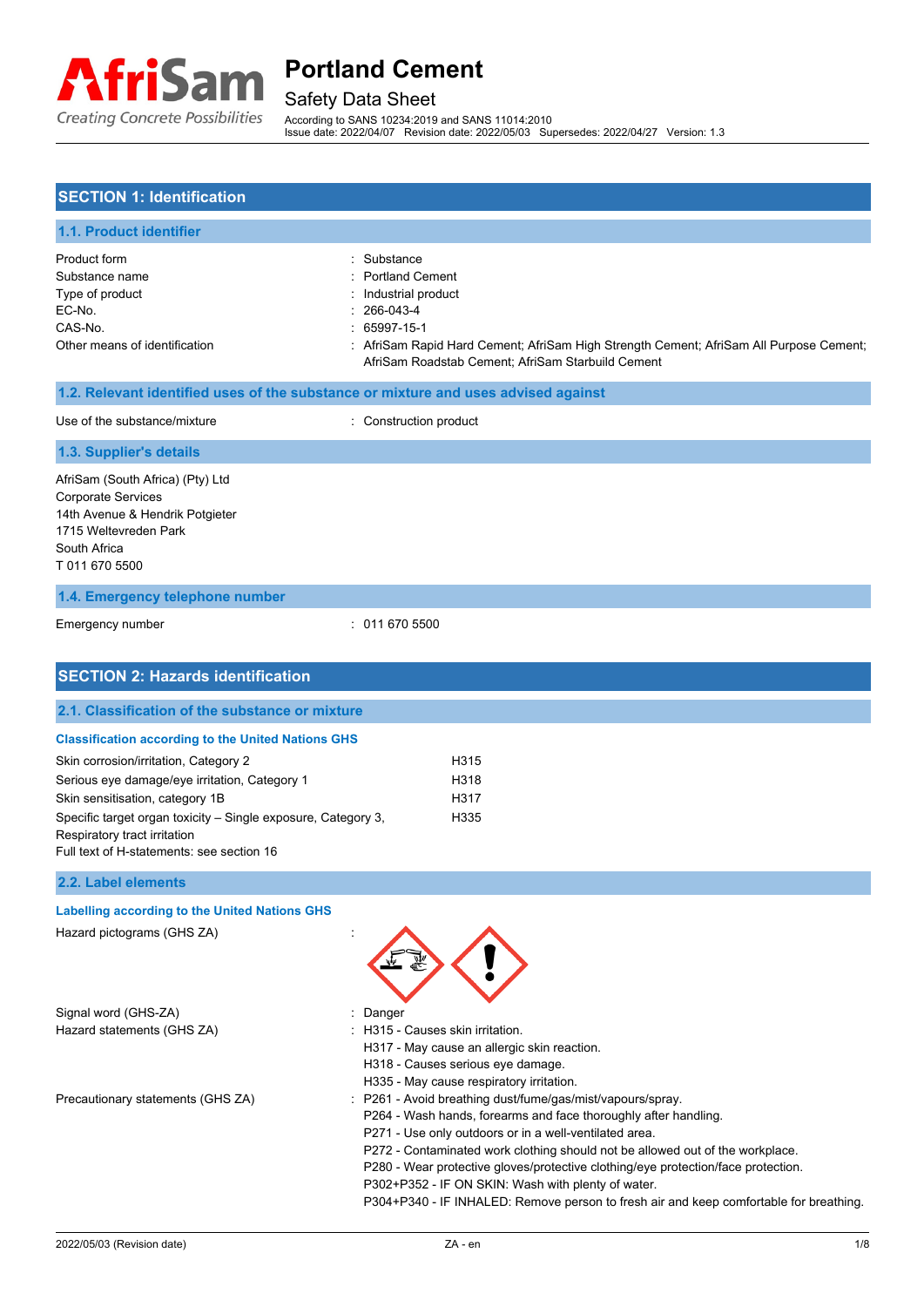### Safety Data Sheet

According to SANS 10234:2019 and SANS 11014:2010

| P305+P351+P338 - IF IN EYES: Rinse cautiously with water for several minutes. Remove<br>contact lenses, if present and easy to do. Continue rinsing.<br>P310 - Immediately call a POISON CENTER or doctor.<br>P312 - Call a POISON CENTER or doctor if you feel unwell.<br>P321 - Specific treatment (see supplemental first aid instruction on this label).<br>P332+P313 - If skin irritation occurs: Get medical advice/attention.<br>P333+P313 - If skin irritation or rash occurs: Get medical advice/attention.<br>P362+P364 - Take off contaminated clothing and wash it before reuse.<br>P403+P233 - Store in a well-ventilated place. Keep container tightly closed. |
|------------------------------------------------------------------------------------------------------------------------------------------------------------------------------------------------------------------------------------------------------------------------------------------------------------------------------------------------------------------------------------------------------------------------------------------------------------------------------------------------------------------------------------------------------------------------------------------------------------------------------------------------------------------------------|
| P405 - Store locked up.                                                                                                                                                                                                                                                                                                                                                                                                                                                                                                                                                                                                                                                      |
| P501 - Dispose of contents/container to hazardous or special waste collection point, in<br>accordance with local, regional, national and/or international regulation.                                                                                                                                                                                                                                                                                                                                                                                                                                                                                                        |
|                                                                                                                                                                                                                                                                                                                                                                                                                                                                                                                                                                                                                                                                              |

#### **2.3. Other hazards**

Adverse physicochemical, human health and environmental effects

: May cause respiratory irritation,Causes skin irritation,May cause an allergic skin reaction,Causes serious eye damage.

### **SECTION 3: Composition/information on ingredients**

#### **3.1. Substances**

#### Product identifiers: See section 1.1

| <b>Name</b>                                  | <b>Product identifier</b> | $\frac{9}{6}$ | <b>Classification according to the</b><br><b>United Nations GHS</b>               |
|----------------------------------------------|---------------------------|---------------|-----------------------------------------------------------------------------------|
| <b>Portland Cement</b><br>(Main constituent) | CAS-No.: 65997-15-1       | 100           | Skin Irrit. 2, H315<br>Eye Dam. 1, H318<br>Skin Sens. 1B, H317<br>STOT SE 3. H335 |
| Full text of H-statements: see section 16    |                           |               |                                                                                   |

#### **3.2. Mixtures**

Not applicable

### **SECTION 4: First aid measures**

| 4.1. Description of first aid measures                                                                         |                                                                                                                                                         |
|----------------------------------------------------------------------------------------------------------------|---------------------------------------------------------------------------------------------------------------------------------------------------------|
| First-aid measures general                                                                                     | : Call a poison center or a doctor if you feel unwell.                                                                                                  |
| First-aid measures after inhalation                                                                            | : Remove person to fresh air and keep comfortable for breathing. Call a poison center or a<br>doctor if you feel unwell.                                |
| First-aid measures after skin contact                                                                          | Wash skin with plenty of water. Take off contaminated clothing. If skin irritation or rash<br>occurs: Get medical advice/attention.                     |
| First-aid measures after eye contact                                                                           | : Rinse cautiously with water for several minutes. Remove contact lenses, if present and easy<br>to do. Continue rinsing. Call a physician immediately. |
| First-aid measures after ingestion                                                                             | : Call a poison center or a doctor if you feel unwell.                                                                                                  |
| 4.2. Most important symptoms and effects, both acute and delayed                                               |                                                                                                                                                         |
| Symptoms/effects after inhalation<br>Symptoms/effects after skin contact<br>Symptoms/effects after eye contact | : May cause respiratory irritation.<br>: Irritation. May cause an allergic skin reaction.<br>: Serious damage to eyes.                                  |

#### **4.3. Indication of any immediate medical attention and special treatment needed**

Treat symptomatically.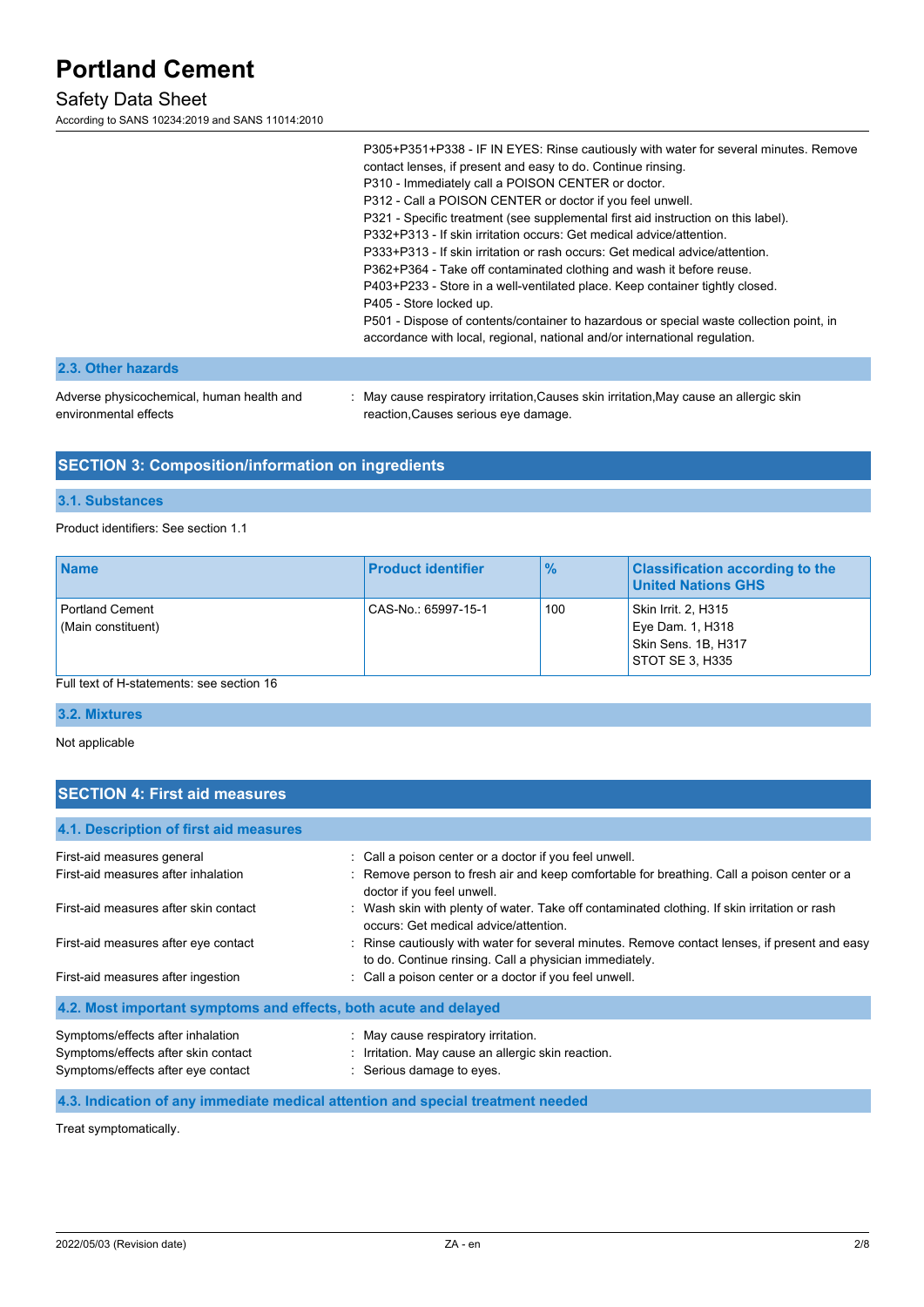### Safety Data Sheet

According to SANS 10234:2019 and SANS 11014:2010

| <b>SECTION 5: Firefighting measures</b>                    |                                                                                                                                             |  |  |
|------------------------------------------------------------|---------------------------------------------------------------------------------------------------------------------------------------------|--|--|
|                                                            |                                                                                                                                             |  |  |
| 5.1. Extinguishing media                                   |                                                                                                                                             |  |  |
| Suitable extinguishing media                               | : Water spray. Dry powder. Foam.                                                                                                            |  |  |
| 5.2. Special hazards arising from the substance or mixture |                                                                                                                                             |  |  |
| Hazardous decomposition products in case of fire           | : None known.                                                                                                                               |  |  |
| 5.3. Advice for firefighters                               |                                                                                                                                             |  |  |
| Protection during firefighting                             | : Do not attempt to take action without suitable protective equipment. Self-contained<br>breathing apparatus. Complete protective clothing. |  |  |

| <b>SECTION 6: Accidental release measures</b>                            |                                                                                                                                                              |  |  |
|--------------------------------------------------------------------------|--------------------------------------------------------------------------------------------------------------------------------------------------------------|--|--|
| 6.1. Personal precautions, protective equipment and emergency procedures |                                                                                                                                                              |  |  |
| No additional information available                                      |                                                                                                                                                              |  |  |
| 6.1.1. For non-emergency personnel                                       |                                                                                                                                                              |  |  |
| <b>Emergency procedures</b>                                              | Ventilate spillage area. Avoid breathing dust/fume/gas/mist/vapours/spray. Avoid contact<br>÷.<br>with skin and eyes.                                        |  |  |
| 6.1.2. For emergency responders                                          |                                                                                                                                                              |  |  |
| Protective equipment                                                     | Do not attempt to take action without suitable protective equipment. For further information<br>refer to section 8: "Exposure controls/personal protection". |  |  |
| <b>6.2. Environmental precautions</b>                                    |                                                                                                                                                              |  |  |
| Avoid uncontrolled release to the environment.                           |                                                                                                                                                              |  |  |

| 6.3. Methods and material for containment and cleaning up |                                                                 |  |  |
|-----------------------------------------------------------|-----------------------------------------------------------------|--|--|
| Methods for cleaning up                                   | : Mechanically recover the product.                             |  |  |
| Other information                                         | : Dispose of materials or solid residues at an authorized site. |  |  |

| <b>SECTION 7: Handling and storage</b>                            |                                                                                                                                                                                                                       |  |
|-------------------------------------------------------------------|-----------------------------------------------------------------------------------------------------------------------------------------------------------------------------------------------------------------------|--|
| 7.1. Precautions for safe handling                                |                                                                                                                                                                                                                       |  |
| Precautions for safe handling<br>Hygiene measures                 | : Avoid breathing dust/fume/gas/mist/vapours/spray. Avoid contact with skin and eyes. Wear<br>personal protective equipment.<br>: Wash contaminated clothing before reuse. Do not eat, drink or smoke when using this |  |
|                                                                   | product. Always wash hands after handling the product.                                                                                                                                                                |  |
| 7.2. Conditions for safe storage, including any incompatibilities |                                                                                                                                                                                                                       |  |

Storage conditions **Store in dry protected location to prevent any moisture contact.** 

| <b>SECTION 8: Exposure controls/personal protection</b>                          |                                                                             |  |  |
|----------------------------------------------------------------------------------|-----------------------------------------------------------------------------|--|--|
| 8.1. Control parameters                                                          |                                                                             |  |  |
| No additional information available                                              |                                                                             |  |  |
| 8.2. Appropriate engineering controls                                            |                                                                             |  |  |
| Appropriate engineering controls<br>Environmental exposure controls              | : Ensure good ventilation.<br>Avoid uncontrolled release to the environment |  |  |
| 8.3. Individual protection measures, such as personal protective equipment (PPE) |                                                                             |  |  |
| Hand protection                                                                  | : Protective gloves. Wear suitable skin barrier.                            |  |  |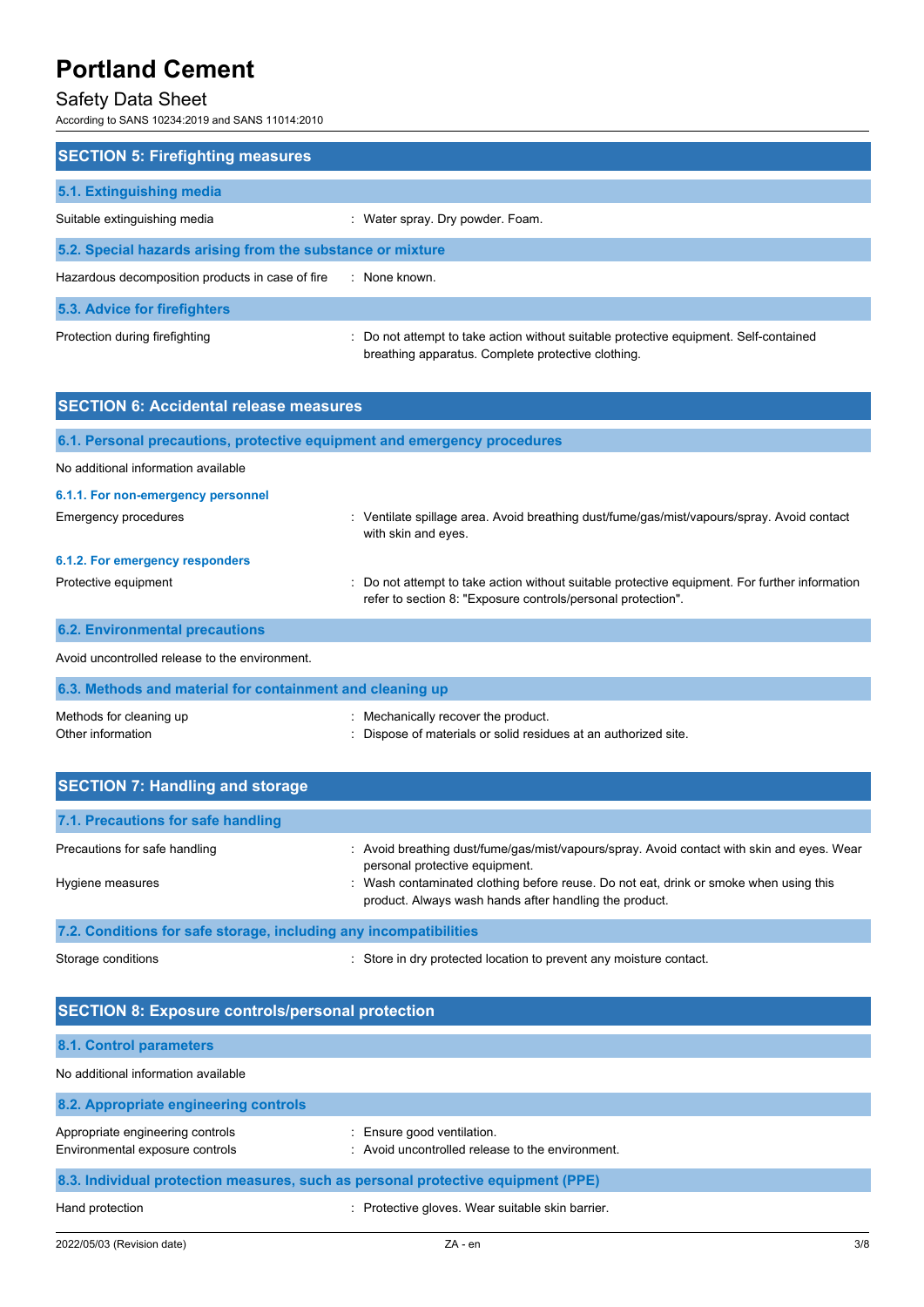### Safety Data Sheet

According to SANS 10234:2019 and SANS 11014:2010

Eye protection **in the same of the COV** and Safety glasses

Skin and body protection **in the suitable protective clothing**  $\cdot$  Wear suitable protective clothing Respiratory protection : In case of insufficient ventilation, wear suitable respiratory equipment

#### **Personal protective equipment symbol(s):**



#### **8.4. Exposure limit values for the other components**

No additional information available

### **SECTION 9: Physical and chemical properties**

#### **9.1. Information on basic physical and chemical properties**

| Physical state                                  | Solid                                                           |
|-------------------------------------------------|-----------------------------------------------------------------|
| Appearance                                      | Powder. solid inorganic material . finely ground.               |
| Colour                                          | Grey. white.                                                    |
| Odour                                           | odourless.                                                      |
| Odour threshold                                 | : No odour threshold, odourless                                 |
| рH                                              | 11 – 13,5 T = $20^{\circ}$ C in solution, water-solid ratio 1:2 |
| pH solution                                     | No data available                                               |
| Relative evaporation rate (butylacetate=1)      | No data available                                               |
| Relative evaporation rate (ether=1)             | No data available                                               |
| Melting point                                   | $>$ 1250 °C                                                     |
| Freezing point                                  | Not applicable                                                  |
| Boiling point                                   | No data available                                               |
| Flash point                                     | : Not applicable                                                |
| Auto-ignition temperature                       | Not applicable                                                  |
| Decomposition temperature                       | No data available                                               |
| Flammability (solid, gas)                       | Non flammable.                                                  |
| Vapour pressure                                 | No data available                                               |
| Vapour pressure at 50 °C                        | No data available                                               |
| Relative vapour density at 20 °C                | : No data available                                             |
| Relative density                                | $2,75 - 3,2$                                                    |
| Relative density of saturated gas/air mixture   | No data available                                               |
| Density                                         | No data available                                               |
| Relative gas density                            | No data available                                               |
| Solubility                                      | Water: 0,1 - 1,5 g/l (T = 20 °C): slight                        |
| Partition coefficient n-octanol/water (Log Pow) | No data available                                               |
| Partition coefficient n-octanol/water (Log Kow) | :   No data available                                           |
| Viscosity, kinematic                            | Not applicable                                                  |
| Viscosity, dynamic                              | No data available                                               |
| <b>Explosive properties</b>                     | No data available                                               |
| Oxidising properties                            | No data available                                               |
| <b>Explosive limits</b>                         | : Not applicable                                                |
| Lower explosion limit                           | No data available                                               |
| Upper explosion limit                           | No data available                                               |
| Particle size                                   | $: 5 - 30$ µm Main particle size                                |

### **9.2. Other information**

No additional information available

### **SECTION 10: Stability and reactivity**

#### **10.1. Reactivity**

The product is non-reactive under normal conditions of use, storage and transport.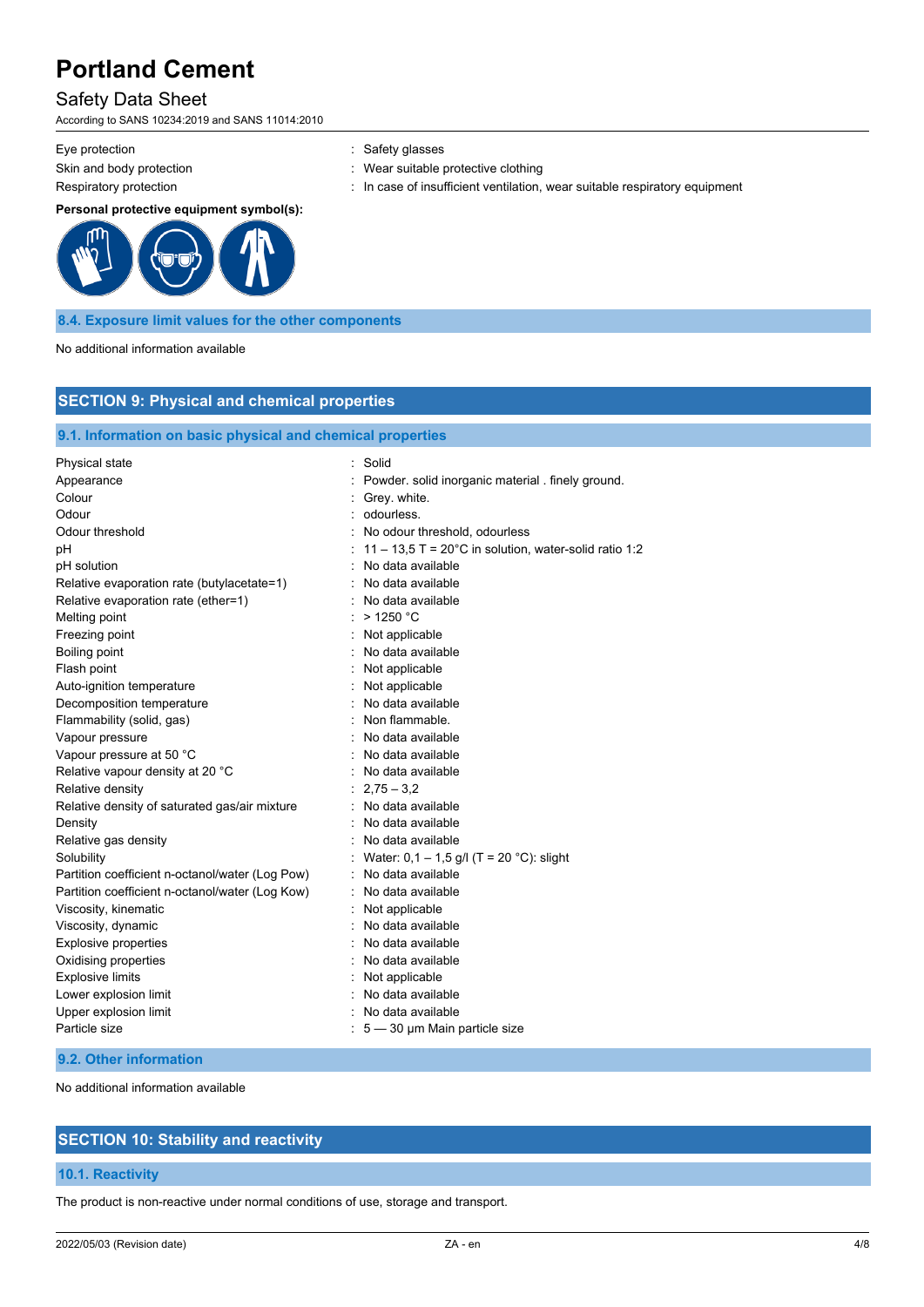# Safety Data Sheet

According to SANS 10234:2019 and SANS 11014:2010

| <b>10.2. Chemical stability</b> |  |  |
|---------------------------------|--|--|
| Stable under normal conditions. |  |  |

**10.3. Possibility of hazardous reactions**

No dangerous reactions known under normal conditions of use.

**10.4. Conditions to avoid**

None under recommended storage and handling conditions (see section 7).

**10.5. Incompatible materials**

No additional information available

**10.6. Hazardous decomposition products**

Under normal conditions of storage and use, hazardous decomposition products should not be produced.

| <b>SECTION 11: Toxicological information</b> |                                                                                                       |
|----------------------------------------------|-------------------------------------------------------------------------------------------------------|
| 11.1. Information on toxicological effects   |                                                                                                       |
| Acute toxicity (oral)                        | : Not classified                                                                                      |
| Acute toxicity (dermal)                      | : Not classified                                                                                      |
| Acute toxicity (inhalation)                  | : Not classified                                                                                      |
| Skin corrosion/irritation                    | : Causes skin irritation.<br>pH: $11 - 13.5$ T = $20^{\circ}$ C in solution, water-solid ratio 1:2    |
| Serious eye damage/irritation                | : Causes serious eye damage.<br>pH: $11 - 13.5$ T = $20^{\circ}$ C in solution, water-solid ratio 1:2 |
| Respiratory or skin sensitisation            | : May cause an allergic skin reaction.                                                                |
| Germ cell mutagenicity                       | : Not classified                                                                                      |
| Carcinogenicity                              | · Not classified                                                                                      |
| Reproductive toxicity                        | : Not classified                                                                                      |
| STOT-single exposure                         | May cause respiratory irritation.                                                                     |
| STOT-repeated exposure                       | Not classified                                                                                        |
| Aspiration hazard                            | : Not classified                                                                                      |
| <b>Portland Cement (65997-15-1)</b>          |                                                                                                       |
| Viscosity, kinematic                         | Not applicable                                                                                        |

| <b>SECTION 12: Ecological information</b>                    |                                                                                                                            |
|--------------------------------------------------------------|----------------------------------------------------------------------------------------------------------------------------|
| 12.1. Toxicity                                               |                                                                                                                            |
| Ecology - general                                            | : The product is not considered harmful to aquatic organisms nor to cause long-term adverse<br>effects in the environment. |
| Hazardous to the aquatic environment, short-term<br>(acute)  | : Not classified                                                                                                           |
| Hazardous to the aquatic environment, long-term<br>(chronic) | : Not classified                                                                                                           |
| 12.2. Persistence and degradability                          |                                                                                                                            |
| <b>Portland Cement (65997-15-1)</b>                          |                                                                                                                            |
| Persistence and degradability                                | No additional information available                                                                                        |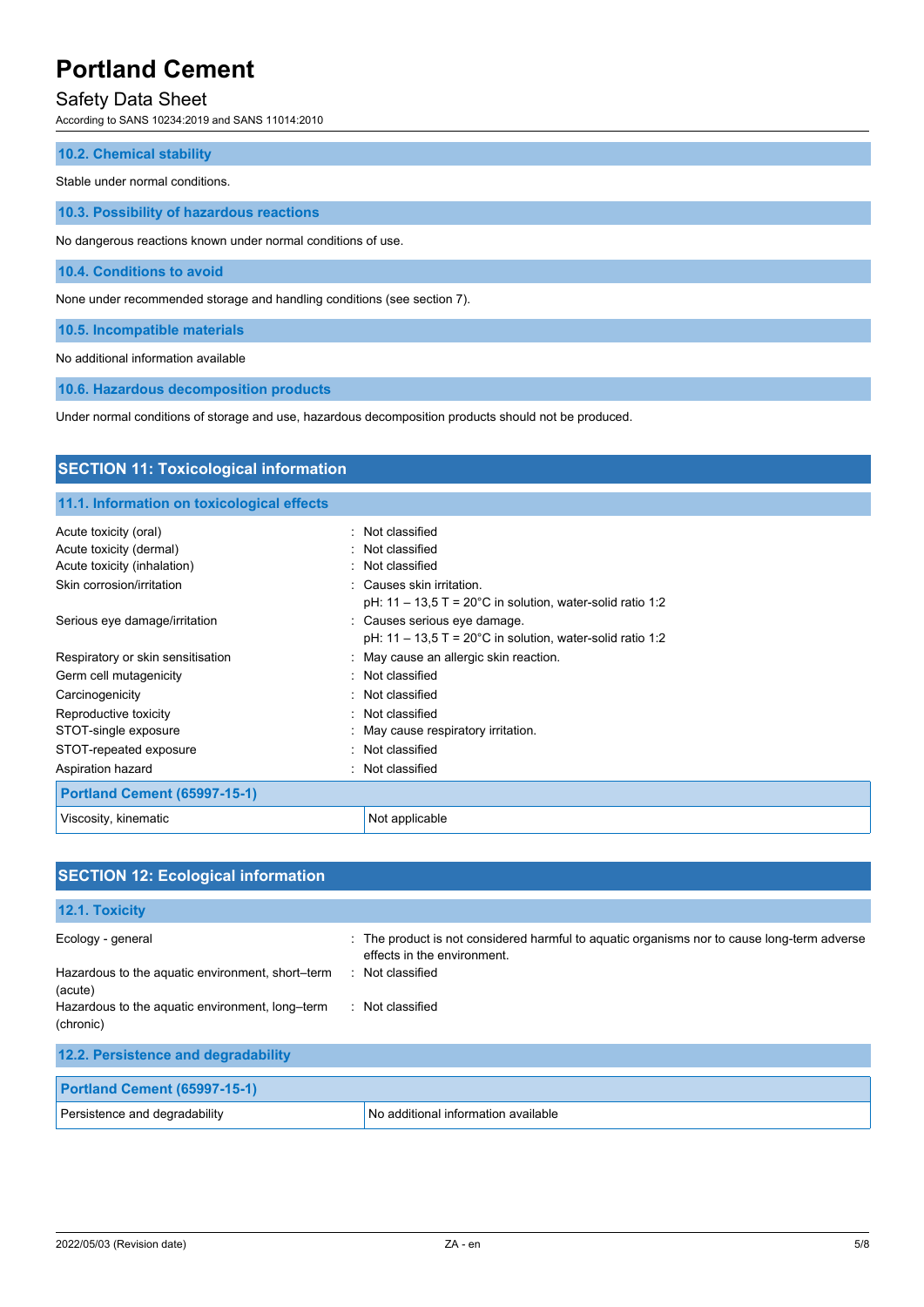## Safety Data Sheet

According to SANS 10234:2019 and SANS 11014:2010

| 12.3. Bioaccumulative potential     |                                     |
|-------------------------------------|-------------------------------------|
|                                     |                                     |
| <b>Portland Cement (65997-15-1)</b> |                                     |
| Bioaccumulative potential           | No additional information available |
|                                     |                                     |
| 12.4. Mobility in soil              |                                     |
|                                     |                                     |
| <b>Portland Cement (65997-15-1)</b> |                                     |
| Mobility in soil                    | No additional information available |
|                                     |                                     |
| 12.5. Other adverse effects         |                                     |
| Ozone                               | : Not classified                    |
| Other adverse effects               | No additional information available |

#### **SECTION 13: Disposal considerations**

# **13.1. Disposal methods**

Waste treatment methods : As per the Waste Classification and Management Regulations (GN R.634 of 2013), the empty paper bags are pre-classified as post-consumer packaging and regarded as a General Waste, and hence do not require further classification. With reference to the National Norms and Standards for Disposal of Waste to Landfill (GN R.636 of 2013) these may be disposed of to an appropriately licenced Class C (or GLB+) landfill providing that these are free of residual product; however, preference would be for their recycling or recovery. Hardened cement is regarded as a hazardous by virtue of being an expired, spoilt or unusable hazardous product in terms of GN R.634. However, previous analysis on AfriSam Returned Readymix has confirmed this to suitable for disposal at a Class C (or GLB+) landfill facility, again with a preference towards recycling or recovery. Where product remains in the packaging, and in the absence of further information, these would be regarded as Hazardous Waste under GN R.634 (Mixed Waste: General Waste, excluding domestic waste, which contains hazardous waste or hazardous chemicals), necessitating disposal at an appropriately licenced Class A (or Hh / HH) landfill, again with a preference towards recycling or recovery.

### **SECTION 14: Transport information**

In accordance with SANS / IMDG / IATA

| <b>SANS</b>                            | <b>IMDG</b>                                                | <b>IATA</b>                       |  |
|----------------------------------------|------------------------------------------------------------|-----------------------------------|--|
| 14.1. UN number                        |                                                            |                                   |  |
| Not regulated for transport            |                                                            |                                   |  |
| 14.2. Proper Shipping Name             |                                                            |                                   |  |
| Not applicable                         | Not applicable                                             | Not applicable                    |  |
| 14.3. Transport hazard class(es)       |                                                            |                                   |  |
| Not applicable                         | Not applicable                                             | Not applicable                    |  |
| Not applicable                         | Not applicable                                             | Not applicable                    |  |
| 14.4. Packing group                    |                                                            |                                   |  |
| Not applicable                         | Not applicable                                             | Not applicable                    |  |
| <b>14.5. Environmental hazards</b>     |                                                            |                                   |  |
| Dangerous for the environment: No      | Dangerous for the environment : No<br>Marine pollutant: No | Dangerous for the environment: No |  |
| No supplementary information available |                                                            |                                   |  |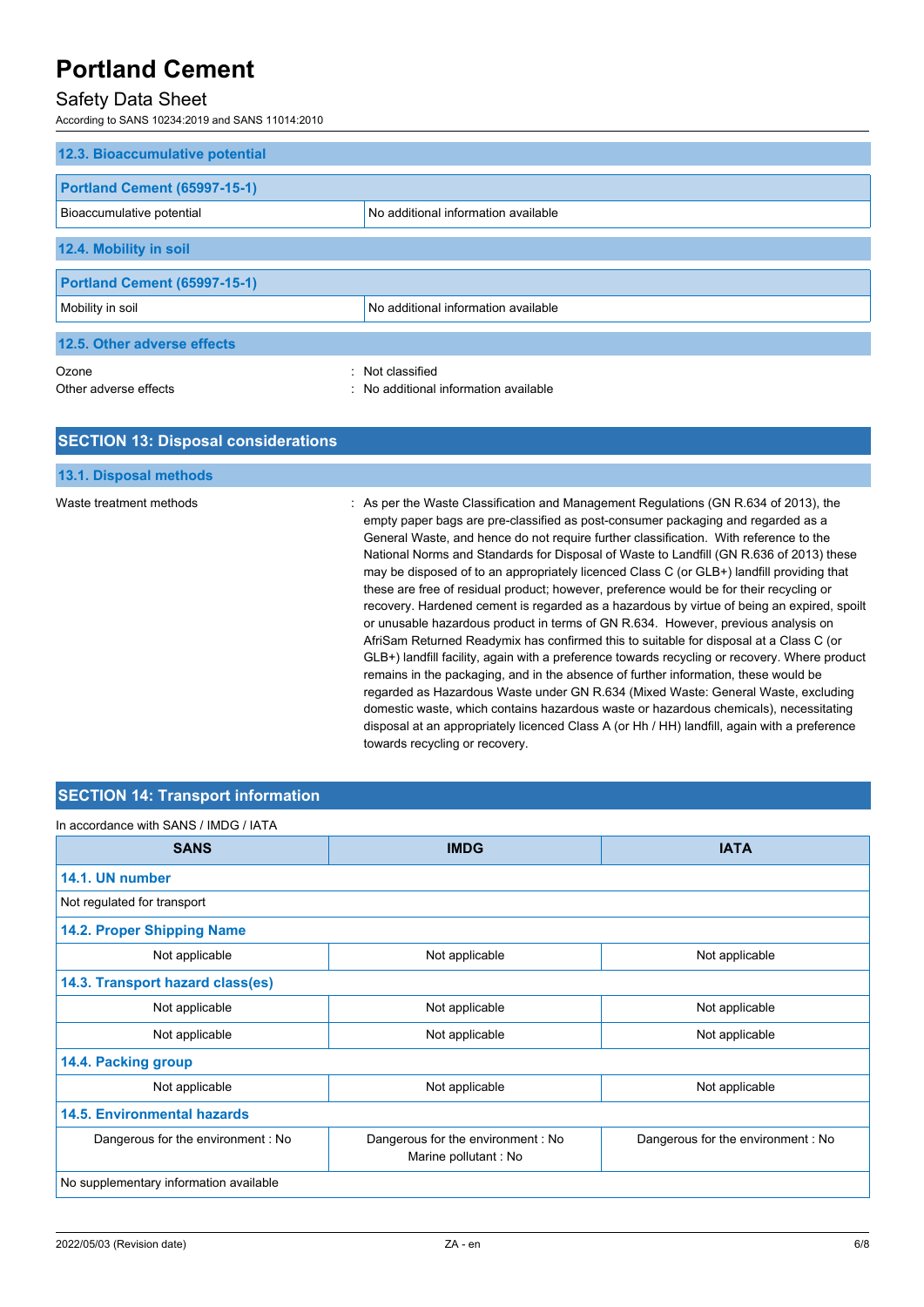### Safety Data Sheet

According to SANS 10234:2019 and SANS 11014:2010

**14.6. Special precautions for user**

**SANS** No data available

**IMDG** No data available

**IATA** No data available

**14.7. Transport in bulk according to Annex II of MARPOL 73/78 and the IBC Code**

Not applicable

### **SECTION 15: Regulatory information**

**15.1. Safety, health, and environmental national regulations specific for the product**

No additional information available

#### **SECTION 16: Other information**

| Issue date    | : 07/04/2022 |
|---------------|--------------|
| Revision date | : 03/05/2022 |
| Supersedes    | : 27/04/2022 |